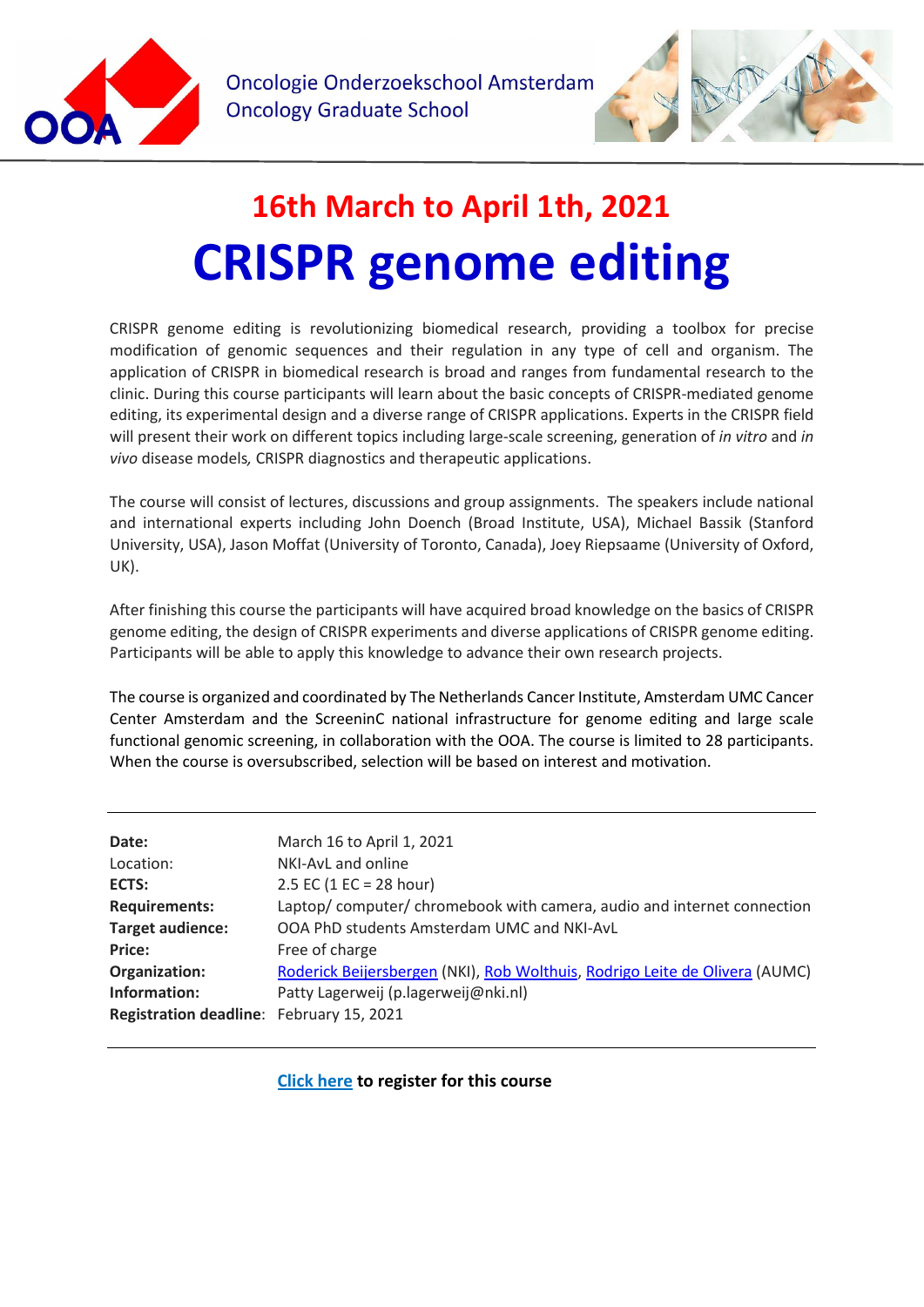## **PRELIMINARY PROGRAMME**

| NETHERLANDS<br>CANCER<br><b>INSTITUTE</b> |                            | <b>OOA CRISPR Genome Editing course</b>                                        |                                                                    |                                                           |                                              |  |  |  |
|-------------------------------------------|----------------------------|--------------------------------------------------------------------------------|--------------------------------------------------------------------|-----------------------------------------------------------|----------------------------------------------|--|--|--|
|                                           |                            | Organizers: Roderick Beijersbergen, Rob Wolthuis and Rodrigo Leite de Oliveira |                                                                    |                                                           |                                              |  |  |  |
|                                           |                            | Date                                                                           | March 16 - April 1st, 2021                                         |                                                           | Amsterdam UMC                                |  |  |  |
|                                           |                            | Location                                                                       | NKI and online with ZOOM                                           |                                                           |                                              |  |  |  |
|                                           | week 1 TUESDAY             | 16-Mar                                                                         |                                                                    | <b>Speaker</b>                                            | <b>Title</b>                                 |  |  |  |
|                                           | $9.30 - 11.15$             | glazen zaal                                                                    | <b>Introduction</b>                                                | Roderick / Rob / Rodrigo                                  |                                              |  |  |  |
|                                           | 11. 30 - 12.45 glazen zaal |                                                                                | Lecture                                                            | Joey Riepsaame - UK                                       | <b>CRISPR</b> basics                         |  |  |  |
|                                           | lunch break glazen zaal    |                                                                                |                                                                    |                                                           |                                              |  |  |  |
|                                           | 13.30 - 14.45              | glazen zaal                                                                    | Lecture                                                            | <u> Joost Schimmel LUMC - NL</u>                          | CRISPR DNA repair                            |  |  |  |
|                                           | 15.00-16.00                | glazen zaal                                                                    | <b>Groups and subjects assignments</b>                             |                                                           |                                              |  |  |  |
|                                           | WEDNESDAY 17-Mar           |                                                                                |                                                                    |                                                           |                                              |  |  |  |
|                                           | 13.30 - 14.45 glazen zaal  |                                                                                | Lecture                                                            | Rob/Roderick AUMC/NKI                                     | Intro CRISPR screening                       |  |  |  |
|                                           |                            | walk to PBA and coffee/tea break in PBA                                        |                                                                    |                                                           |                                              |  |  |  |
|                                           | 15.00-16.00                | PBA/ZOOM                                                                       | International seminar John Doench - USA                            |                                                           | Going Deeper, Wider, and Finer with          |  |  |  |
|                                           | 16.00-17.00                | PBA/ZOOM                                                                       | <b>Discussion</b>                                                  | John Doench - USA                                         | <b>CRISPR technology for Genetic Screens</b> |  |  |  |
|                                           | <b>THURSDAY</b>            | 18-Mar                                                                         |                                                                    |                                                           |                                              |  |  |  |
|                                           | 13.00 - 14.00              | <b>PBA</b>                                                                     | TBD                                                                |                                                           |                                              |  |  |  |
|                                           | 14.15-15.30                | <b>PBA</b>                                                                     | <b>TBD</b>                                                         |                                                           |                                              |  |  |  |
|                                           | 16.00-17.00                |                                                                                | PBA/ZOOM International seminar Mike Bassik - USA                   |                                                           | Development new CRISPR/Cas9-based            |  |  |  |
|                                           | 17.00-18.00                | PBA/ZOOM                                                                       | <b>Discussion</b>                                                  | <b>Mike Bassik - USA</b>                                  | tools to identify cancer drug targets        |  |  |  |
|                                           | <b>FRIDAY</b>              | 19-Mar                                                                         |                                                                    |                                                           | and mechanisms of cellular uptake            |  |  |  |
|                                           | 14.30-15.30                | PBA/ZOOM                                                                       | Lecture                                                            | <b>Floris Foijer - NL</b>                                 | Modelling disease using CRISPR-iPSCs         |  |  |  |
|                                           | 15.30-17.00                | <b>PBA</b>                                                                     | Lecture                                                            | <u> Jos Jonkers - NKI</u>                                 | Mouse models                                 |  |  |  |
|                                           | week 2 TUESDAY             | 23-Mar                                                                         |                                                                    | <b>Speaker</b>                                            | <b>Title</b>                                 |  |  |  |
|                                           | $09.00 - 10.00$            | glazen zaal                                                                    | <b>TBD</b>                                                         |                                                           |                                              |  |  |  |
|                                           | $10.00 - 11.00$            | glazen zaal                                                                    | <b>TBD</b>                                                         |                                                           |                                              |  |  |  |
|                                           | 11.00 - 12.00 glazen zaal  |                                                                                | TBD                                                                |                                                           |                                              |  |  |  |
|                                           |                            |                                                                                | lunch break-You can sit in this room until 14.45 hrs - walk to PBA |                                                           |                                              |  |  |  |
|                                           | 15.00-16.00                |                                                                                |                                                                    | PBA/ZOOM International seminar Jason Moffat - Toronto, CA | <b>TBA</b>                                   |  |  |  |
|                                           | 16.00-17.00                | PBA/ZOOM                                                                       | <b>Discussion</b>                                                  | Jason Moffat                                              |                                              |  |  |  |
|                                           | WEDNESDAY 24-Mar           |                                                                                |                                                                    |                                                           |                                              |  |  |  |
|                                           | $10.00 - 11.15$            | PBA                                                                            | Lecture                                                            | Jarno Drost - PMC, NL                                     | Organoid models                              |  |  |  |
|                                           | 11.15-12.30                | PBA/ZOOM                                                                       | Lecture                                                            | Sandra Rodriguez - Spain                                  | Detection of gene fusions in cancer          |  |  |  |
|                                           | <b>THURSDAY</b>            | 25-Mar                                                                         |                                                                    |                                                           |                                              |  |  |  |
|                                           | $10.00 - 11.15$            | glazen zaal                                                                    | feedback presentations assignments                                 |                                                           |                                              |  |  |  |
|                                           | 11. 30 - 12.45 glazen zaal |                                                                                |                                                                    |                                                           |                                              |  |  |  |
|                                           | lunch break glazen zaal    |                                                                                |                                                                    |                                                           |                                              |  |  |  |
|                                           | 13.30 - 14.45              | glazen zaal                                                                    | feedback presentations assignments                                 |                                                           |                                              |  |  |  |
| 15.00-16.15                               |                            | glazen zaal                                                                    |                                                                    |                                                           |                                              |  |  |  |